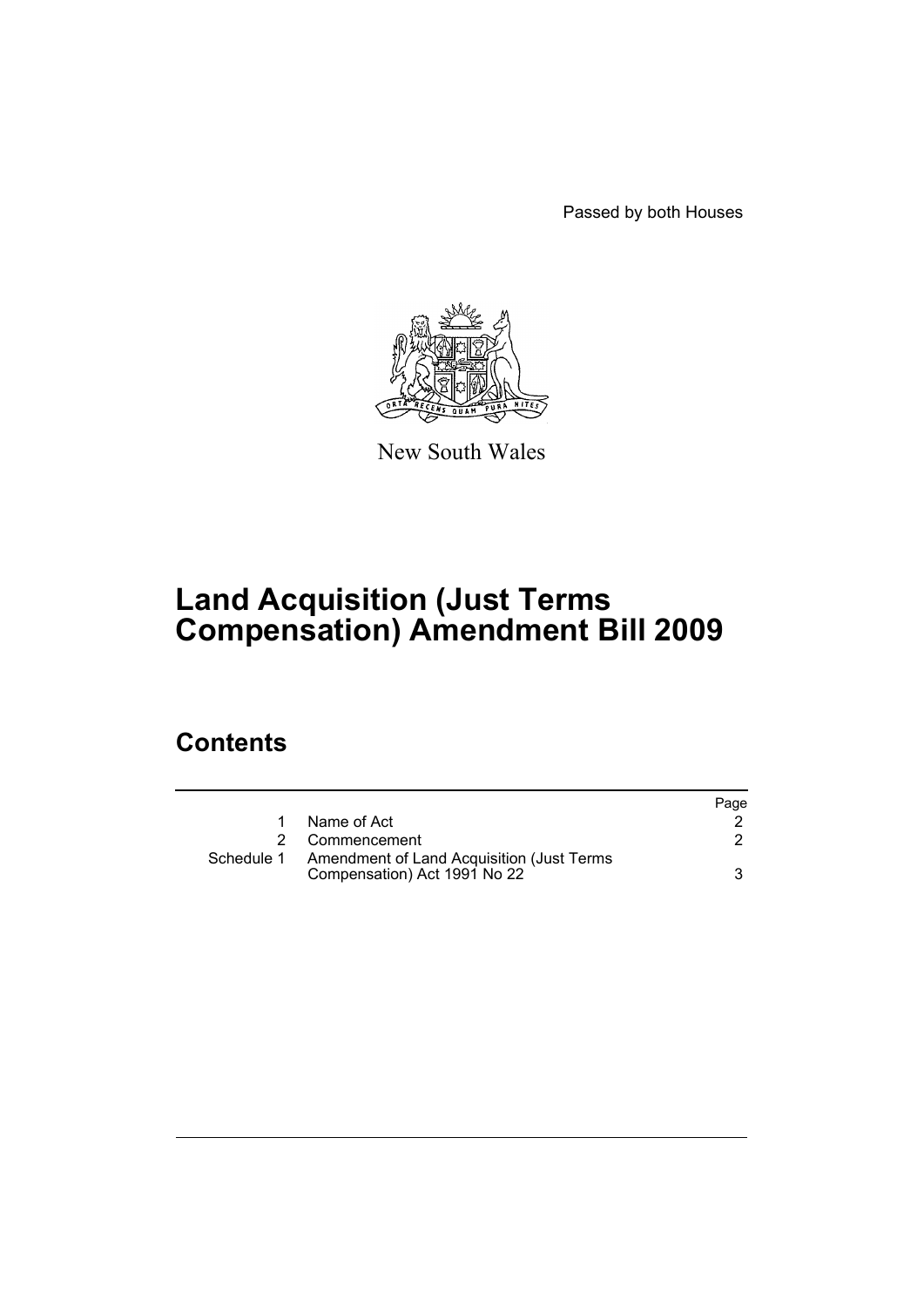*I certify that this public bill, which originated in the Legislative Assembly, has finally passed the Legislative Council and the Legislative Assembly of New South Wales.*

> *Clerk of the Legislative Assembly. Legislative Assembly, Sydney, , 2009*



New South Wales

## **Land Acquisition (Just Terms Compensation) Amendment Bill 2009**

Act No , 2009

An Act to amend the *Land Acquisition (Just Terms Compensation) Act 1991* with respect to the authorisation of the compulsory acquisition of land; and for other purposes.

*I have examined this bill and find it to correspond in all respects with the bill as finally passed by both Houses.*

*Assistant Speaker of the Legislative Assembly.*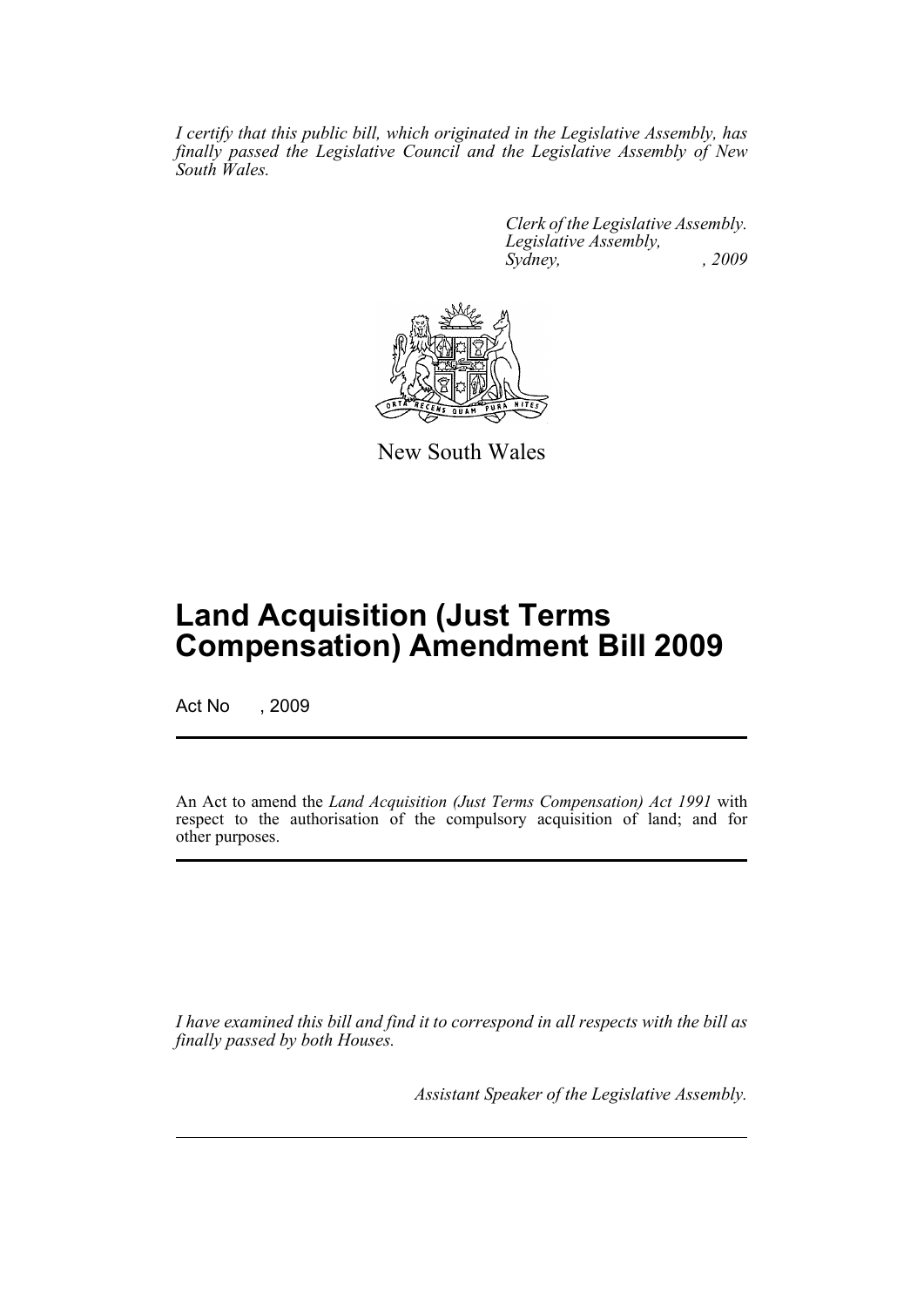### <span id="page-2-0"></span>**The Legislature of New South Wales enacts:**

#### **1 Name of Act**

This Act is the *Land Acquisition (Just Terms Compensation) Amendment Act 2009*.

#### <span id="page-2-1"></span>**2 Commencement**

This Act commences on the date of assent to this Act.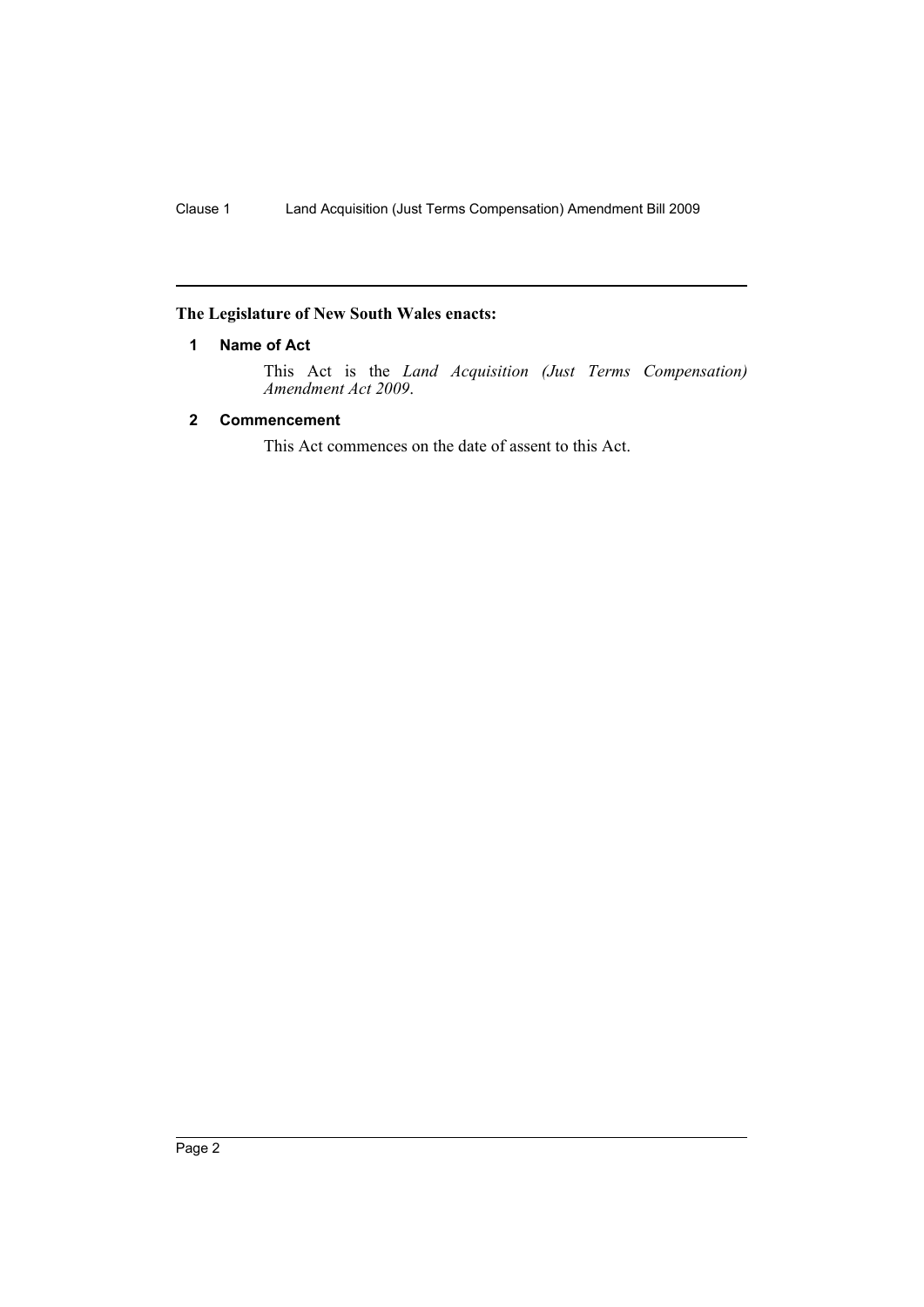Land Acquisition (Just Terms Compensation) Amendment Bill 2009

Amendment of Land Acquisition (Just Terms Compensation) Act 1991 No 22 Schedule 1

## <span id="page-3-0"></span>**Schedule 1 Amendment of Land Acquisition (Just Terms Compensation) Act 1991 No 22**

#### **[1] Section 7**

Omit the section. Insert instead:

#### **7 Act not to empower authority to acquire land**

- (1) This Act does not empower an authority of the State to acquire land if it does not have the power (apart from this Act) to acquire the land.
- (2) The power of an authority of the State to acquire land under another Act is affected by sections 7A and 7B of this Act. Any such acquisition to which section 7A or 7B applies remains, for all purposes, an acquisition of land under and subject to that other Act.

#### **[2] Section 7A Authority empowered to acquire native title**

Omit "by compulsory process under this Act" from section 7A (1).

Insert instead "by compulsory process in accordance with this Act".

#### **[3] Schedule 3 Savings, transitional and other provisions**

Insert at the end of clause 1 (1):

*Land Acquisition (Just Terms Compensation) Amendment Act 2009*

#### **[4] Schedule 3, Part 3**

Insert after Part 2:

## **Part 3 Provisions consequent on enactment of Land Acquisition (Just Terms Compensation) Amendment Act 2009**

#### **4 Acquisitions before enactment of 2009 amending Act**

- (1) In this clause, the *2009 amending Act* means the *Land Acquisition (Just Terms Compensation) Amendment Act 2009*.
- (2) Section 7 of this Act (as substituted by the 2009 amending Act) extends to an acquisition of land by compulsory process before the commencement of the 2009 amending Act (including a proposed acquisition commenced but not completed before the commencement of the 2009 amending Act).